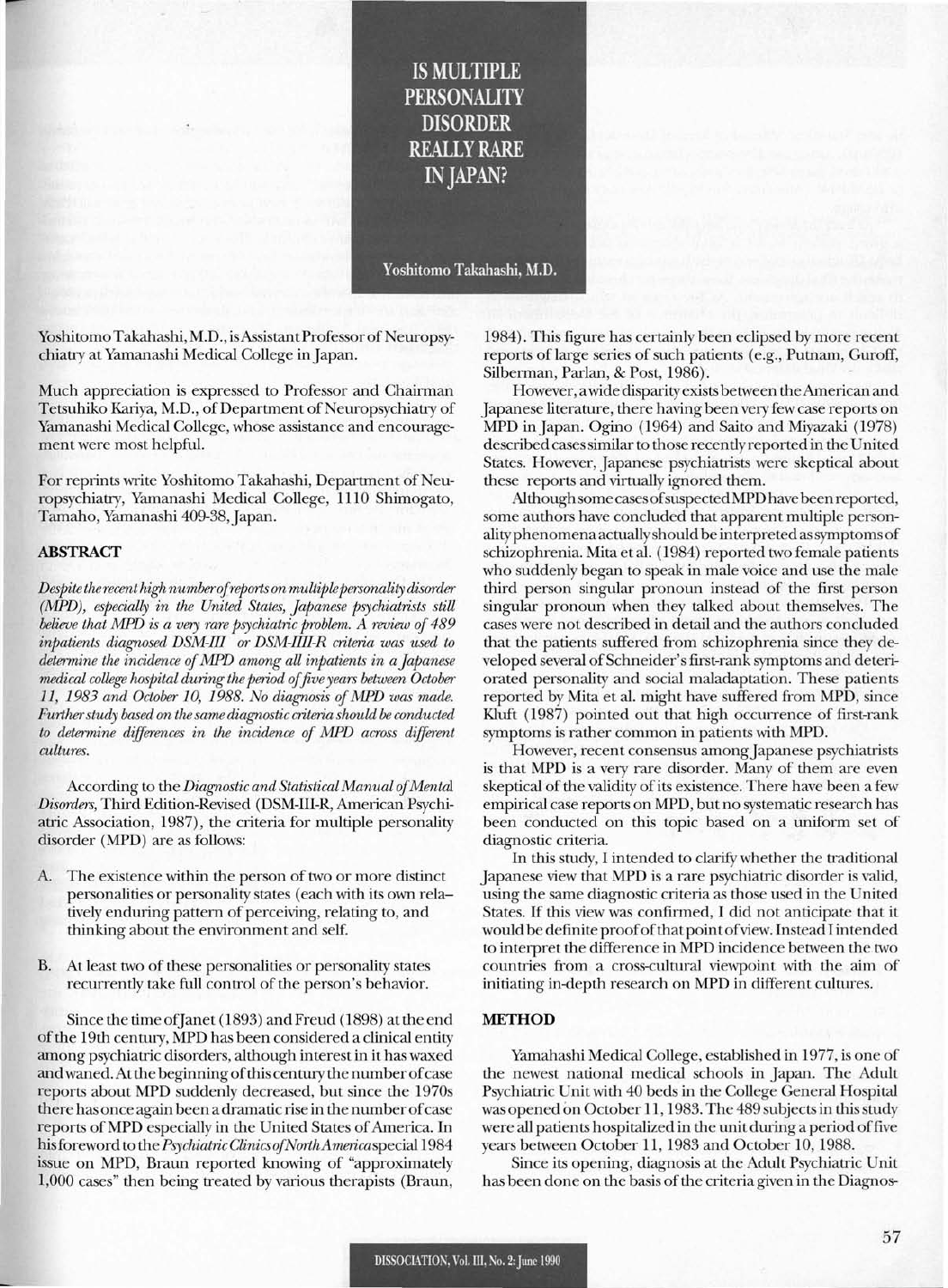tic and Statistical Manual of Mental Disorders, Third Edition (DSM-III, American Psychiatric Association, 1980) along with traditional diagnostic methods. After publication, the criteria of DSM-III-R (American Psychiatric Association, 1987) came into usage.

Atleast three psychiatristswho are responsible for treating a given patient make a final diagnosis according to the DSM-III-R before the end of the hospital treatment. In order to make the final diagnosis, these three psychiatrists are required to reach an agreement. As for cases in which diagnosis is difficult to determine, the chairman of the Department of Neuropsychiatry interviews the patient in the presence of all the teaching staffand residents, who then discuss the case and make the final diagnosis.

Among the 10 teaching staff of the Adult Psychiatric Unit, five psychiatrists have had experience ofstudying in Europe or America for an extended period of time of further clinical training or research (two in the United States of America, one in the United Kingdom, one in the Federal Republic of Germany, and one in France). In addition, one attended the course "Multiple Personality: An Advanced Workshop" organized by Kluft and Braun and their colleagues at the 141st Annual Meeting of the American Psychiatric Association, Montreal, Canada, May 7-12,1988. Therefore, we consider that we have a more than average knowledge of MPD in comparison with other Japanese psychiatrists.

Thus, diagnosis for all the inpatients in the Adult Psychiatric Unit of Yamanashi Medical College Hospital have been made on the basis of the DSM-III or DSM-III-R by psychiatrists who are familiar with this diagnosis system and MPD.

## RESULTS

The results are summarized in Table 1. Four hundred eighty-nine patients (aged 16-84 years) were hospitalized during thisperiod. Seven cases (1.4%) were diagnosed as dissociative disorders. Among them, 5 were psychogenic fugue and 2 were

### TABLE I

DSM-III-R Axis I diagnosis<sup>1</sup> (n=489, aged from 16-84 years)

| <b>Diagnosis</b>                | N   |  |
|---------------------------------|-----|--|
| <b>Organic Mental Disorders</b> | 39  |  |
| Schizophrenia                   | 150 |  |
| <b>Delusional Disorder</b>      | 10  |  |
| <b>Mood Disorders</b>           | 176 |  |
| <b>Anxiety Disorders</b>        | 50  |  |
| <b>Somatoform Disorders</b>     | 10  |  |
| <b>Dissociative Disorders</b>   |     |  |
| <b>Adjustment Disorders</b>     | 22  |  |
| <b>Other Diagnoses</b>          | 50  |  |
|                                 |     |  |

<sup>J</sup> *Some patients* had *more than one diagnosis. Forfifteen inpatients, a diagnosis ofpersonality disorder in Axis II alone was made.*

psychogenic amnesia. No case was diagnosed as MPD according to the DSM-III-R.

In addition to the above patients, 7 others claimed a change ofidentity, such asinsisting on having a different name from their own, denying their personal history, ignoring their family members and so on atsome comparatively short period of time in the course of illness. However, all of them had some form of overt disturbance in content and form of thought, perception, and affect, impaired interpersonal functioning and relationship to the externalworld, deterioration ofpersonality and social functioning, and all showed some of Schneider's first rank symptoms. Therefore, all of the cases were diagnosed as schizophrenia.

#### DISCUSSION

About 120 years ago, Japan introduced modern medical methods from Germany, and since then traditional Japanese psychiatry has been especiallyinfluenced byGerman schools of psychiatry. However, since its inception, our department has adopted the DSM-III orDSM-III-Rfor diagnosing all psychiatric inpatients. It has often been debated whether a therapist's ignorance ofMPD or denial ofMPD is the primary reason for underreporting of MPD, but clearly this cannot apply to our department.

Many patients are referred to us by local psychiatric institutions or private practitioners. At this stage, referring therapists do not have much knowledge ofMPD and it is difficult to deny that diagnosis ofMPD might not be considered. Also, for most ofthe outpatients ofourcollege hospital, each treatingpsychiatrist is responsible for making the diagnosis. Thus it is also difficult to rule out the possibility that some outpatients should have been diagnosed as MPD.

However, as for patients who are hospitalized, we make diagnosis according to the DSM-III or DSM-III-R and the diagnosisis evaluated byvarious psychiatrists. Using thissystem, no single case ofMPD has been diagnosed among all inpatients in the five-yearstudy period. Symptomswhich looked like those of MPD in 7 patients only lasted in a short period of time compared to the whole clinical course. All of them showed Schneider'sfirst-rank symptoms. Although I recognize Kluft 's report (1987) pointing out that high occurrence of the firstrank symptomsis rather common in patientswith MPD, all the patients also showed marked deterioration of personality and social functioning and they were finally diagnosed as suffering from schizophrenic disorders.

It is interesting to note that a recent study conducted in India by Saxena and Prasad (1989) there was no case of MPD among 62 patients with DSM-III dissociative disorders, the incidence of MPD thus being the same as in our study. Adityanjee, Ruju, and Khandelwal (1989) also reported the infrequencyofthe diagnosis ofMPD In India. In addition, according to Fahy (1988), only a small number of cases of MPD have been reported in Britain, and his review of numerous recently published case reports, especially in North America, revealed a poverty of information on reliability of diagnosis, prevalence, or the role of selection bias and iatrogenic factors.

The roles of disorganization of the family system and child abuse in the etiology ofMPD in laterlife have been emphasized